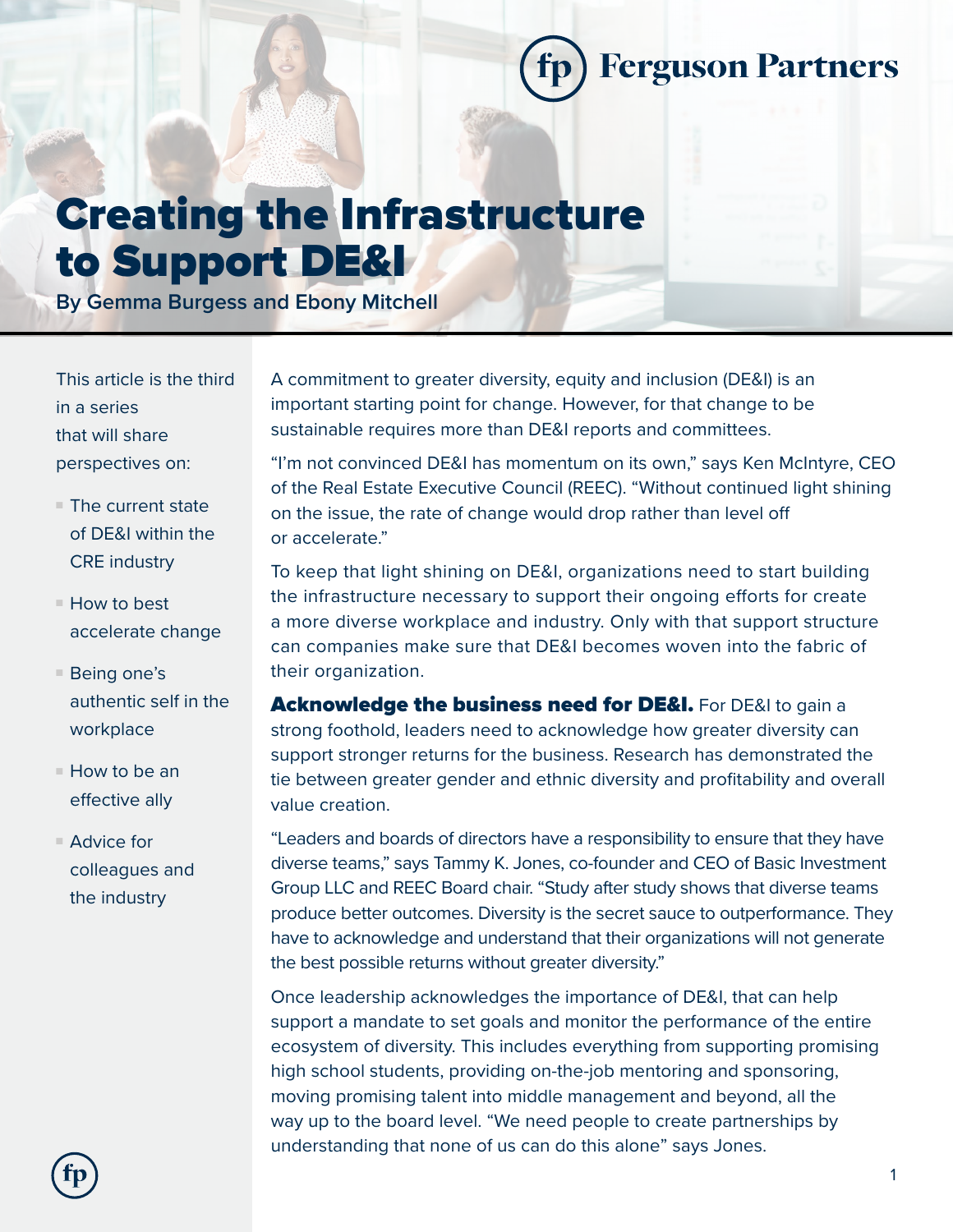**Measure it.** Concrete action and measurable results can create momentum for DE&I. This is particularly important as a way to prove that the organization does not view DE&I as empty symbolism. "There are a lot of announcements, pledges, and commitments made routinely in the industry," says Kimberly Brown, managing director for Cushman & Wakefield. "There's also a lot of cynicism about the perceived lack of action," says Kimberly Brown, managing director for Cushman & Wakefield. "There's also a lot of cynicism and not much action."

n

n

Although public REITs have had success in increasing the diversity of their boards of directors, Jones notes that the overall numbers remain low. She urges investors to put more pressure on companies to move forward with more purpose when it comes to DE&I.

This goes beyond just tying CEO pay to DE&I metrics and goals. "They need a diversity business plan just as they need to have an overall business plan," says Jones. "The intentionality and alignment need to be there as people should look back to see what did and didn't work."

## Build and maintain a diverse pipeline of talent. Increasing diversity means identifying sources of diverse talent with the skills and abilities to build a career in CRE. To that end, organizations can build a pipeline for diverse talent, then support the people they hire to make sure they gain a confident foothold in the organization and the industry.

"The focus has been on increasing diversity among senior executives, who are already in the industry," says one industry executive. "We need to grow the pool from the beginning, among people who are new to the industry and students who need to know that real estate is a viable career path."

That is just the beginning. "Organizations can hire interns, but unless those kids are mentored the odds of them lasting in the business are not going to be strong," says Brown. A good first step is to support and invest in the diversity efforts of the Real Estate Executive Council (REEC), African American Real Estate Professionals (AAREP) and other industry leaders and long standing organizations that have shown a sustained commitment to DE&I through their membership.

The exponential growth in DE&I results occurs when organizations nurture and promote leaders from diverse backgrounds. "It is important to put deserving people who have been historically disenfranchised in (positions of) power," says Dale Burnett, co-founder and managing director for BIG Equity Investors LLC in New York. "These people are free of the biases that tend to exclude traditionally marginalized groups. That's why we often see women hire other women and people of color hire other people of color. Ultimately representation in leadership is key to sustaining and accelerating change."

**"It is important to put deserving people who have been historically disenfranchised in (positions of) power...Ultimately, representation in leadership is key to sustaining and accelerating change."**

**— Dale Burnett, co-founder and managing director for BIG Equity Investors LLC**